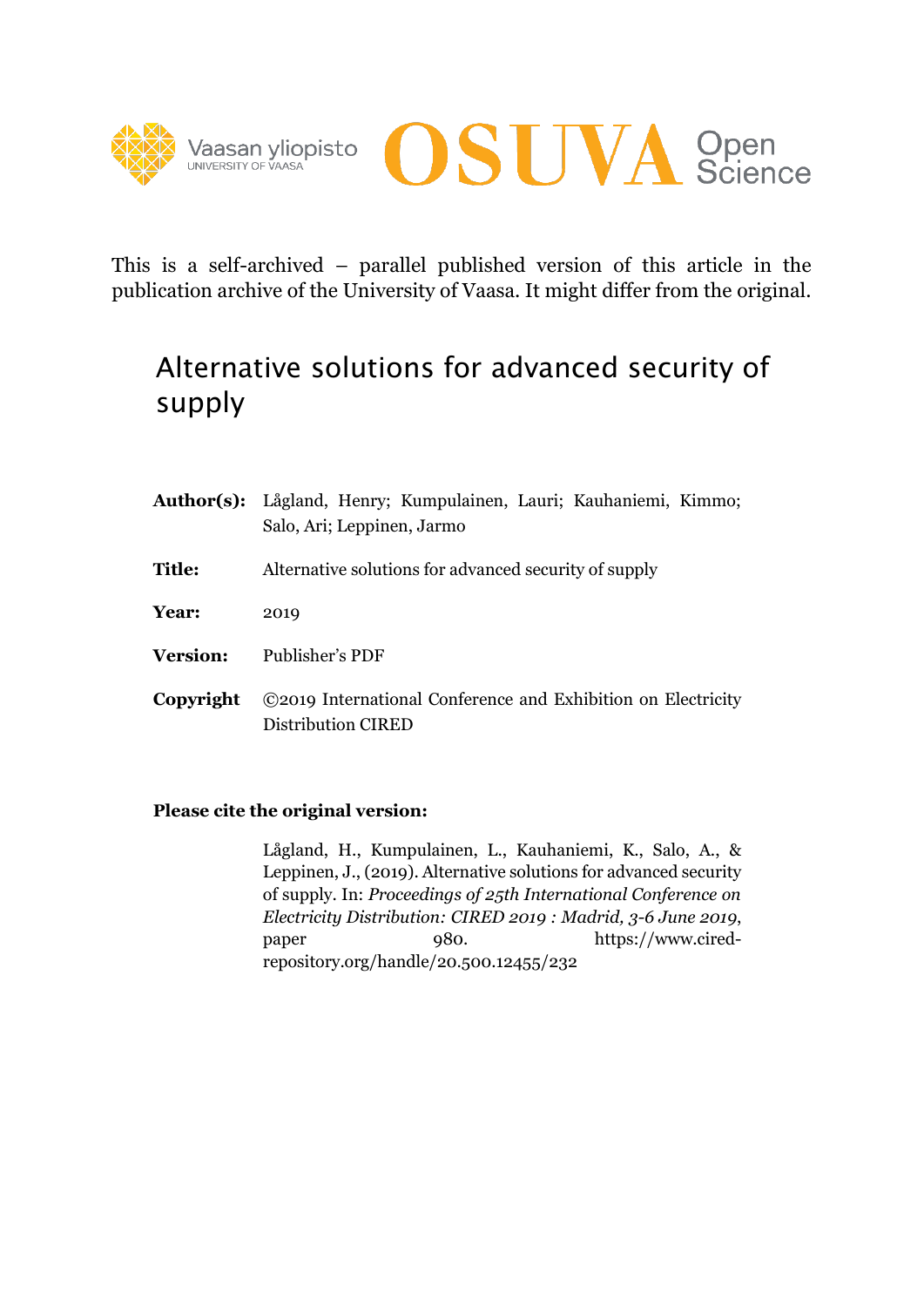

# **ALTERNATIVE SOLUTIONS FOR ADVANCED SECURITY OF SUPPLY**

Henry LÅGLAND Lauri KUMPULAINEN Kimmo KAUHANIEMI University of Vaasa – Finland University of Vaasa – Finland University of Vaasa – Finland Henry. Lagland *Q*uva. fi Lauri. Kumpulainen *Q*uva. fi Kimmo. Kauhaniem *i Quva*. fi

Lauri.Kumpulainen@uva.fi Kimmo.Kauhaniemi@uva.fi

Ari SALO Jarmo LEPPINEN

Vaasan Sähköverkko Oy – Finland Vaasan Sähköverkko Oy – Finland Ari. Salo @vaasansahkoverkko fi Jarmo. Leppinen @vaasansahkoverkko f Jarmo.Leppinen@vaasansahkoverkko.fi

#### *ABSTRACT*

*The restrictions regarding the maximal length of outages especially under major storms has resulted in massive underground cabling (UGC) projects in the network companies in Finland and Sweden. Due to these expensive investments the network fees of many network companies have increased to the extent that the customers have reacted. In both countries, the authorities have announced restrictions to the rate of increase of the network fees. Thus, the network companies are now searching for alternative solutions to underground cabling. This task is here addressed by performing case studies on the network of a rural primary distribution substation area of the Vaasan Sähköverkko distribution company. The case studies include technical, reliability, economic and regulatory aspects and evaluations of possible implementations of different alternative network technologies.* 

#### **INTRODUCTION**

Alternative solutions to improve the security of supply in future distribution systems are needed for two reasons. The repair time of medium voltage (MV) underground cables is long, especially in harsh winter conditions. Underground cabling is not economically justified in sparsely populated regions. However, the current Finnish legislation sets strict limits to the length of outages. In building plan areas, the length of outages must not exceed 6 hours and in other areas 36 hours. There is room for alternative solutions to meet this challenge [1].

The Unified Modelling Language (UML) research method is implemented. Instead of simulation analytic calculation is used to show discovered impacts [2]. Benefit functions are reliability, normal conditions and major storm outage costs as well as different regulatory incentives. The physical operational environment is one of the most important factors that differ among the network companies. The impact of this is demonstrated by varying the fault frequency and frequency of major storms. The impact of the local physical environment is shown by the selection of the case study networks, an isolated island area network and a typical low power rural area network.

Technologies surveyed include low voltage (LV) connected battery energy storage (BES), implementation of the 1000 V distribution system in low-power feeder laterals, feeder automation (FA) and both mobile and fixed backup power generation. The impact of implementing these technologies is then compared to increasing the underground cabling level of the case study network (Table 1).

*Table 1. Investigated alternative technologies.*

| Technology             | ID         | Description                       |
|------------------------|------------|-----------------------------------|
| Present network        | RC         | 5-7 remote control sections       |
| Battery energy storage | <b>BES</b> | 4 BES: 25 kWh, one 2x50 kWh       |
| 1000 V distribution    | 1 kV       | 5-9 light-loaded laterals         |
| Line reclosers         | R          | Trunk line and main lateral       |
| Mobile reserve power   | <b>RP</b>  | Connected to LV                   |
| Fixed reserve power    | <b>FRP</b> | 500 kVA on Bergö island           |
| Underground cabling    | <b>UGC</b> | UGC of feeder trunk line surroun- |
|                        |            | ded by forest in protection zone  |

The results are typical investment costs, distribution system reliability indices, annual total outage costs, annual regulatory incentives and payback times of the alternative technologies as well as recommendable implementations of different technologies.

### **IMPLENTATION OF THE ALTERNATIVE TECHNOLOGIES ON THE ACTUAL NETWORK**

The primary distribution substation supplying the studied rural area network includes four outgoing feeders. Based on the total annual outage cost of the feeders two feeders were selected to be investigated.



*Figure 1. Implemented alternative technologies in the investigated feeder F1. ID:s, see Table 1.*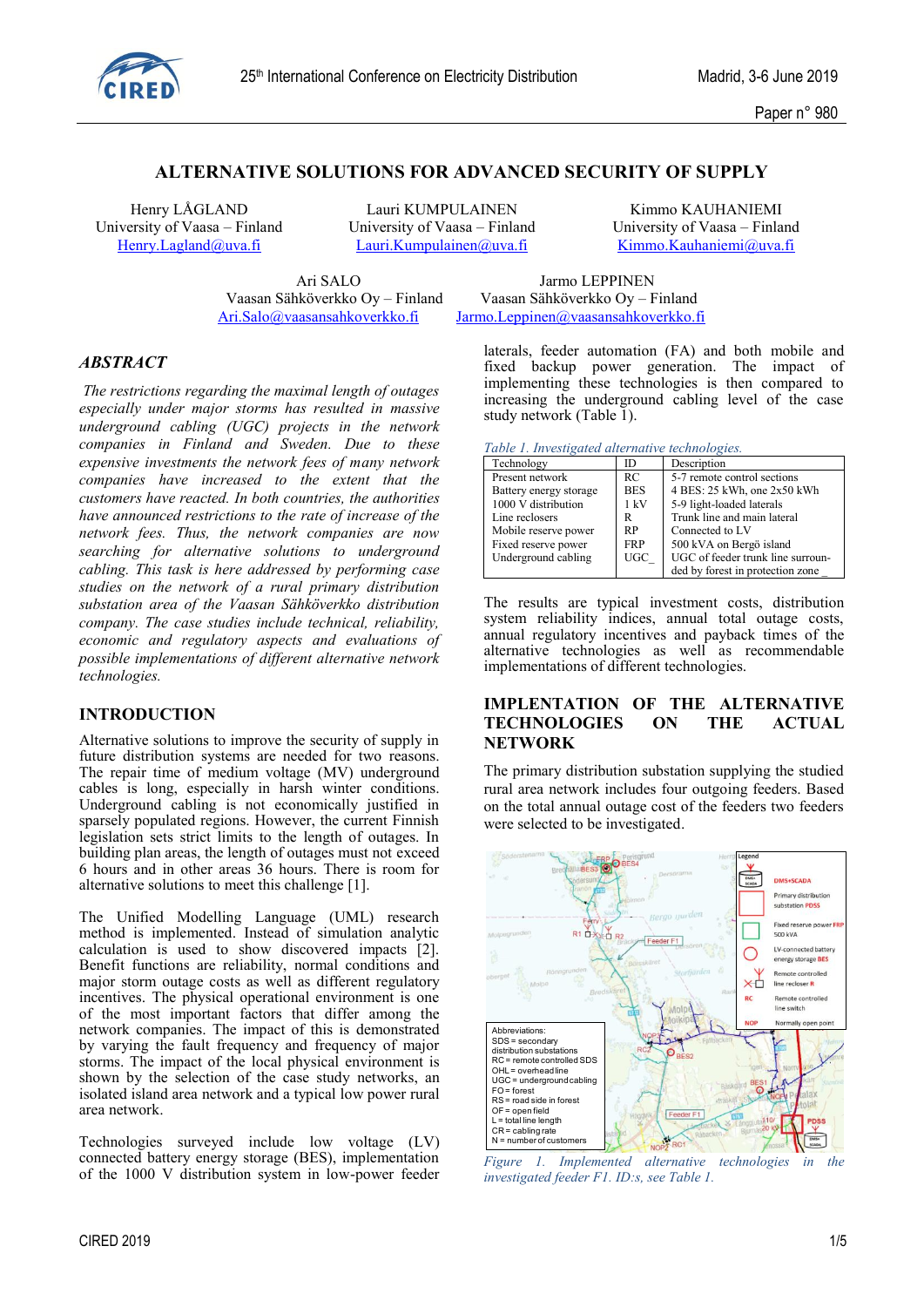

Feeder F1 with a line length of 74 km consists of 7 remote controlled sections (Figure 1). The peak power is 2.4 MW and average customer density 14.3 customers/km (Table 2). Feeder F2 is a typical rural area feeder with a line length of 66 km and a cabling rate of only 5 % (Figure 2). This feeder, consisting of 5 remote controlled sections, has a peak power of 1.1 MW and a customer density of 6.5 customers/km (Table 2). There are no building plan areas in the investigated network.



*Figure 2. Implemented alternative technologies in feeder F2 are 1000 V distribution (1 kV), reclosers (R) and underground cabling (UGC).*

*Table 2. Network, power and customer data of the investigated network. Abbreviations, see Figure 1.*

|    | SDS/ | UGC  | OHL.<br>km       |                  |      | ┻  | CR   | n    | N    |
|----|------|------|------------------|------------------|------|----|------|------|------|
|    | RC   | km   | FO               | RS               | OF   | km | $\%$ | kW   |      |
| F1 | 64/9 | 12.8 | 16.4             | $\pm$ . $\angle$ | 13.6 | 74 |      | 1055 | 1055 |
| F٦ | 47/4 | 3.0  | $\Omega$<br>41.2 | 7.8              | 33.4 | 66 | ◡    | 449  | 432  |

The effects and cost-effectiveness of the above described alternative technologies are compared to selective underground cabling of the feeders, where only the feeder trunk line surrounded by forest in different protection zones, is cabled.

#### **RESULTS**

#### **Alternative technology investments**

The costs of the different technology investments implemented into the two actual feeders are presented in Table 3 with bold numbers. To be comparable with the other investments, the costs of technologies which include cabling are subtracted with the cost of a new corresponding OHL network. Of the alternative technologies the most expensive investment is BES and the most inexpensive are line reclosers and mobile reserve power because it can be used in the whole distribution area.

| Technology       | Component groups                       | Feeder |        |
|------------------|----------------------------------------|--------|--------|
|                  |                                        | F1/kE  | F2/kE  |
| <b>BES</b> [4]   | $3x25$ kWh                             | 150    |        |
|                  | $2x50$ kWh                             | 200    |        |
|                  | Investment cost $(2000 \text{ E/kWh})$ | 350    |        |
| $1$ kV $[5]$     | Investment cost                        | 1077   | 390    |
|                  | Corresponding OHL network              | $-929$ | $-304$ |
|                  | Comparison cost                        | 148    | 86     |
| R                | Remote controlled line reclosers       |        |        |
|                  | Investment cost                        | 53.4   | 53.4   |
| RP               | Mobile reserve power 410 kVA           |        |        |
|                  | Investment cost                        | 68.1   | 68.1   |
| <b>FRP</b>       | Fixed reserve power 500 kVA            |        |        |
|                  | Investment cost                        | 100    |        |
| UGC1             | Investment cost                        | 390    | 144    |
|                  | Corresponding OHL network              | $-278$ | $-102$ |
|                  | Comparison cost                        | 112    | 42     |
| UGC <sub>2</sub> | Investment cost                        | 175    | 170    |
|                  | Corresponding OHL network              | $-134$ | $-118$ |
|                  | Comparison cost                        | 41     | 52     |
| UGC3             | Investment cost                        |        | 558    |
|                  | Corresponding OHL network              |        | $-402$ |
|                  | Comparison cost                        |        | 156    |

#### **Reliability indices**

*Table 3. Investment costs [3].* 

To compare the technologies regarding their impact on electricity distribution reliability, feeder average *SAIFI*, *SAIDI* and *MAIFI* are calculated. In the developed adaptive calculation model the reliability indices are expressed by the number and features of the components of the distribution system, the network configuration and automation (protection, remote control). This enables the reliability indices to be calculated for the different alternative technologies [6]. The results are presented in Figure 2. The technology which improves *SAIFI* most is line reclosers in both the feeders as the customers upstream of the reclosers are protected from the influence of faults downstream of the reclosers. In feeder F1 fixed reserve power is the technology which has the largest impact on *SAIDI* because except for the first part of the feeder there are no alternate pathways available. In feeder F2 underground cabling of feeder trunk pathways in forest in protection zone 3 reduces *SAIDI* most due to the line route forestry and the high power in the protection zone and lack of remote control in the normal open point.



*Figure 2. SAIFI and SAIDI of the alternative technologies implemented in the studied feeders.*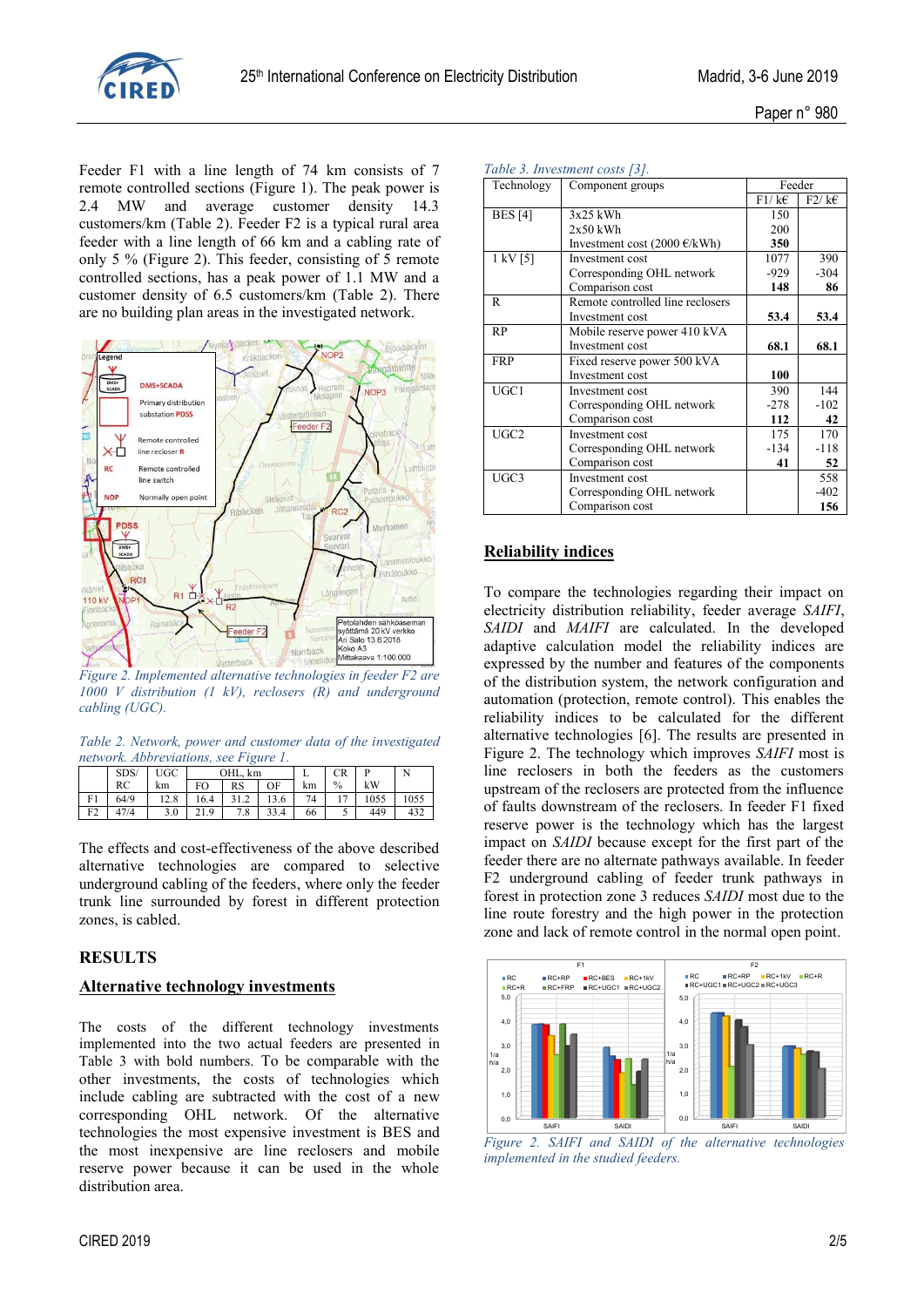

#### **Short interruptions and voltage dips**

The calculation of the number of short interruptions  $(MAlFI)$  of the different technologies is based on the local frequency of high speed auto-reclosing (HSAR) and delayed auto-reclosing (DAR) in the actual network and the length of OHL in forest and roadside installation of OHL in forest in the different protection zones of the feeders.

The annual number of voltage dips (Dips) is calculated from the outage statistics of the actual network. Shortcircuits in any of the primary distribution substation feeders causes Dips also in all the other feeders connected to the substation. Thus the number of annual Dips for the actual feeders is known. The annual average number of Dips for the alternative technologies is then calculated according to the influence of the applied technology on Dips (Figure 3). Because the operating time of the present over-current relays is over 100 ms, over-current protection does not reduce the number of Dips. Cabling reduces the number of Dips due to reducing the number of short-circuits. Series connected BES cancels the Dips in its distribution area. In present BES technology parallel connection is used, which requires supply interruption to connect the BES. To be able to calculate the monetary value of the benefit of the Fault-Ride-Through (FRT) function the calculation has been performed assuming that BES is series connected.



*Figure 3. MAIFI and annual number of Dips of the alternative technologies implemented in the studied feeders.*

#### **Outage costs under normal conditions**

The power and energy not supplied *PENS*1 is calculated for the different protection zones by means of the per unit cost for demand and energy not supplied [7]. The outage costs of HSAR and DAR are calculated using the local network auto-reclosing (AR) frequencies and the corresponding per unit cost for demand. Only OHL surrounded by forest (100 %) and OHL with roadside installation in forest (50 %) are considered to cause AR.

The annual outage cost under normal conditions  $OCI$  is then:

> $OCI = PENS1 + HSAR + DAR$ , where  $PENS1 =$  annual cost of power and energy not supplied

 $HSAR$  = annual outage cost due to HSAR  $DAR$  = annual outage cost due to DAR

#### **Major event outage costs**

To be able to calculate the outage costs of major events (ME) a class I definition major event is modelled [8]. According to the results of a 10000 Monte Carlosimulation of a similar rural area network the expected maximum fault repair time of the network area is 42 h [9]. For the network studied in this paper a fault repair capacity per feeder of 0.35 faults/h was defined. The fault repair process is assumed to start after two hour duration of the storm.

Major event outage cost  $ME$ :

| $ME = PENS2 + SC12 + SC24 + 36h$ , where        |
|-------------------------------------------------|
| $PENS2$ = power and energy not supplied         |
| in major event                                  |
| $SC12$ = standard compensation for outage       |
| duration longer than 12 h                       |
| $SC24$ = standard compensation for outage       |
| duration longer than 24 h                       |
| $36h$ = Penalty for outage duration longer than |
| 36 h in areas outside building plan areas       |
|                                                 |

The major event outage cost is converted to annual outage costs for the next twenty years using the annuity method. The annual total outage costs of the different technologies applied to the two investigated feeders are presented in Figure 4. According to [10] the network companies have to establish and update every second year a development plan on how to fulfil the maximum outage duration times in their distribution areas. By the end of year 2028 long outages are no longer permitted (red colours in Figure 4). As the underground cabling of the networks in building plan areas is completed all the network company major event repair resources can be used in areas outside the building plan areas. The study shows that doubling the major event fault repair resources (REP), long outages are avoided with all technologies.



*Figure 4. Normal condition and major event annual total outage cost of the alternative technologies implemented in the studied feeders.*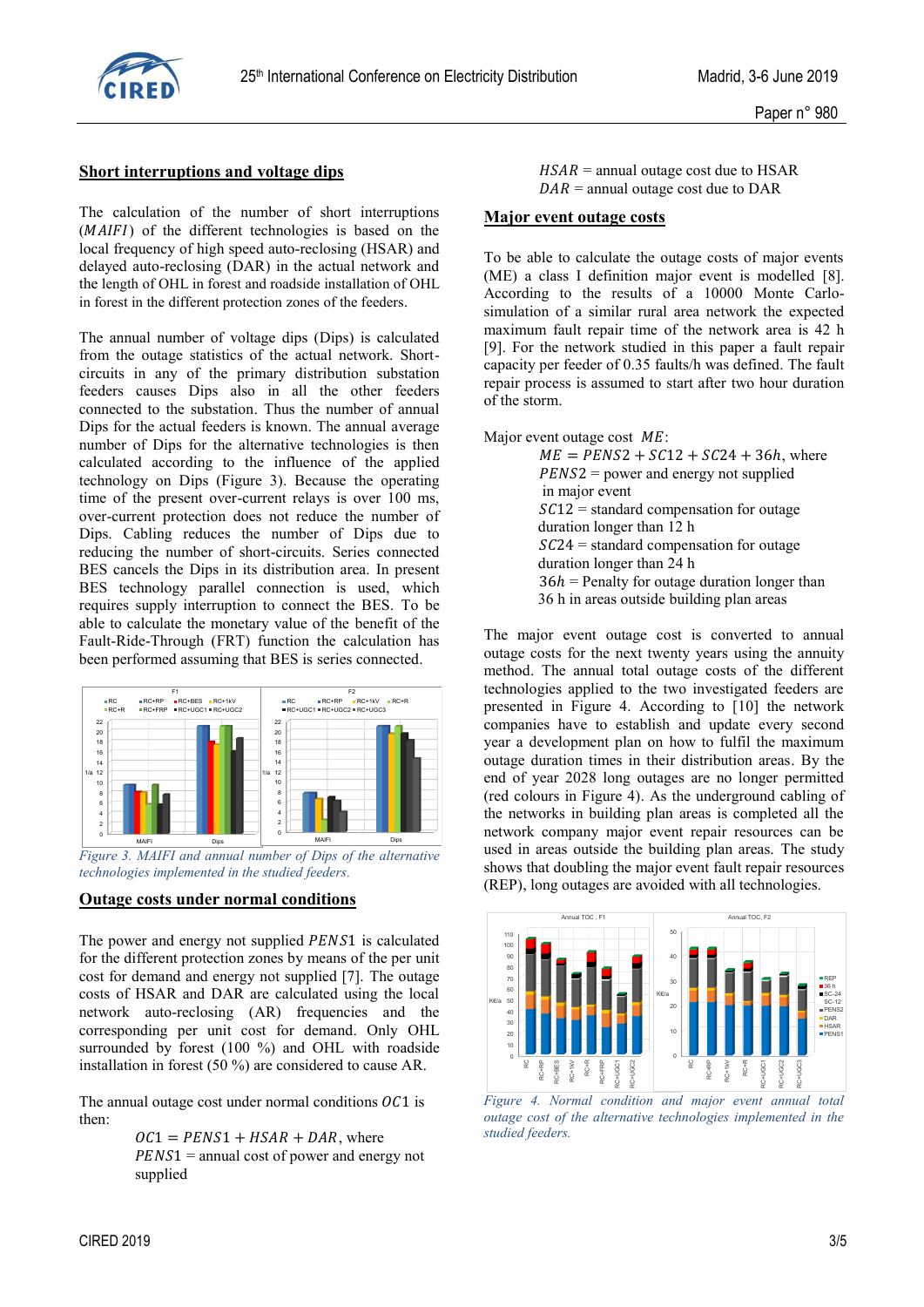

#### **Regulatory incentives**

To encourage the network companies to make electricity distribution quality improving investments the Finnish Energy Authority (FEI) has introduced regulatory incentives [11]. The monetary value of these incentives of the different technologies is here used to calculate the payback times of the implementation of the different technologies.

The quality incentive  $QI$ :

 $QI = \Delta O C1 + \Delta P E N S2$ , where

 $\Delta O C1$  = savings in normal conditions annual outage cost of the applied technology compared to the actual network

 $\Delta P E N S2$  = cost savings of power and energy not supplied in major event of the applied technology compared to the actual network

The investment incentive  $II$ :

 $II = DASLD_{i,k} = \frac{R}{l}$  $\frac{RV_i}{LT_i} \times \left(\frac{C}{CP}\right)$  $\frac{CPI_{k}}{CPI_{2016}}$ , where  $DASLD_{i,k}$  = duly adjusted straight-line depreciation of network component *i* in year *k*  $RV<sub>i</sub>$  = duly adjusted replacement value of network component *i*  $LT_i$  = techno-economic life time of network component *i*  $CPI_k$  = consumer price index in year *k*  $\text{CPI}_{2016}$  = consumer price index in year 2016

The efficiency incentive  $EI$ :

 $EI = (100\% - CREI) \times \Delta KOPEX$ , where  $\triangle KOPEX$  = savings in fault repair and maintenance costs of the applied technology compared to the actual network  $CREI =$  company related efficiency improvement target

The regulatory incentive  $RI$  is then:  $RI = QI + II + EI$ 

The regulatory incentives of the different alternative technologies are presented in Figure 5. Because BES has the highest investment cost and shortest life time it has the highest investment incentive, while the quality incentive is dominant for the other technologies.



*Figure 5. The annual regulatory incentives of the alternative technologies implemented in the studied feeders.*

## **SUMMARY**

Now the payback times of the different implemented technologies can be calculated.

The payback time  $PBT$  is then:

l  $\frac{N}{RI}$ , where

 $INV = applied technology investment costs$  when the corresponding OHL distribution line investments replacement costs are subtracted from the cabling investment costs  $RI =$  Regulatory incentive



*Figure 6. Payback times of the different technologies applied to the actual feeders. For BES the shorter payback time stands for BES equipped with the FRT function.*

The calculated payback times of the different alternative technologies are presented in Figure 6. Remote controlled line switches are the basic technology of the Finnish distribution network operation and fault handling process, while remote controlled line reclosers are cost-effective to improve customer reliability indices and reduce normal conditions outage costs. Small-sized LV-connected BES reduce/avoid also major event long interruptions in their distribution area. In isolated areas with no alternate pathways use of mobile reserve power provided by an independent power producer could be cost-effective also in unplanned outages although with increasing outage savings fixed reserve power also becomes cost-effective.

Tripling normal conditions fault frequency and major event frequency halves the payback time of underground cabling, the 1000 V distribution system and reserve power while the effect on the payback time of BES and line reclosers is much less (10-20 %). By attending the electricity market the cost-efficiency of BES is further improved.

Minimising the effect of major disturbances is an optimisation task between the network maintenance and cabling rate as well as available major event outage repair resources. The network companies are preparing for fulfilling the demands of the Finnish Electricity Market Act by 2028. This study has shown, that the incentives included into the Finnish regulation model, broadens the available cost-effective technologies to avoid long interruptions in major events.

Table 4 lists shown impacts on the given benefit